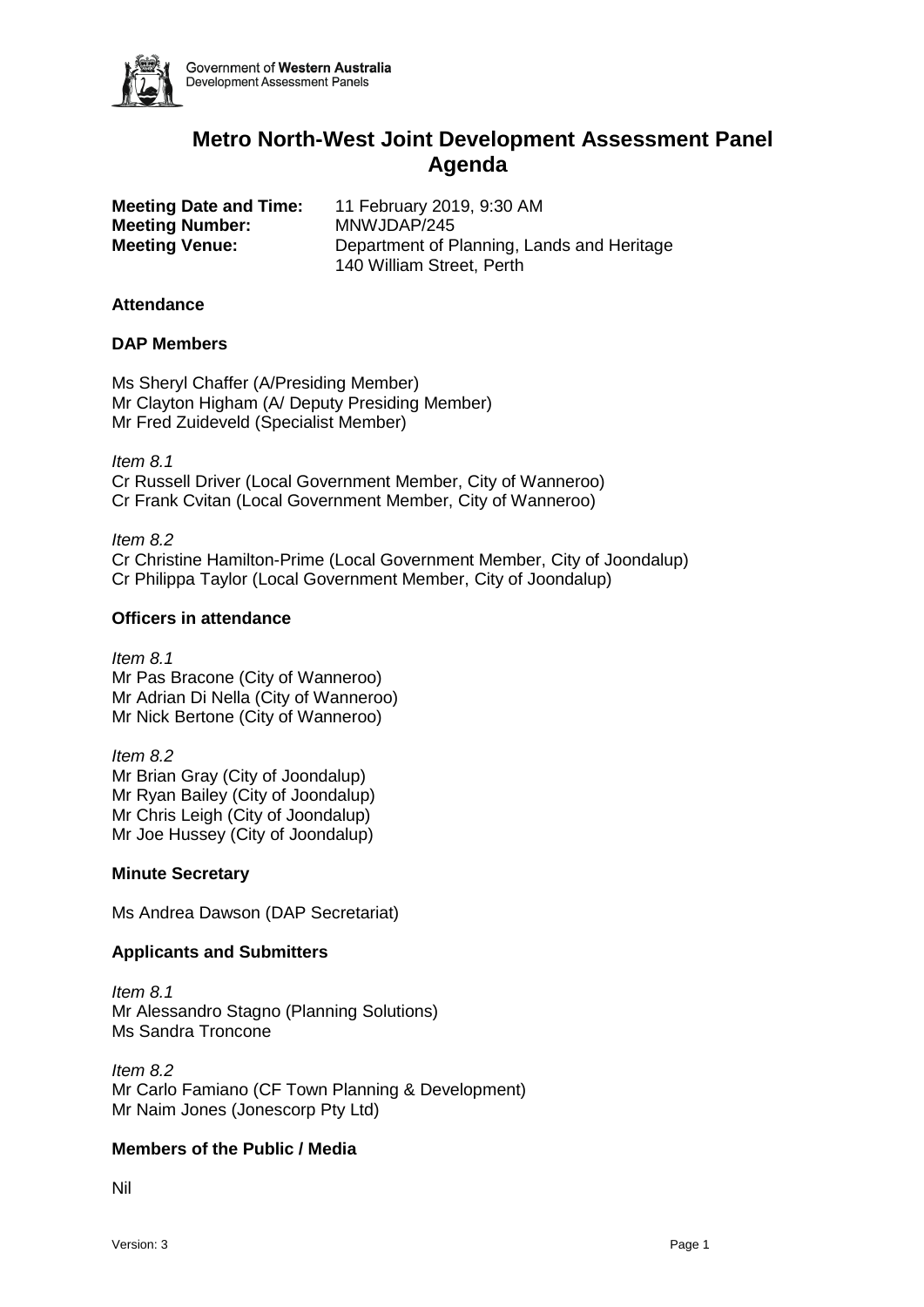

# **1. Declaration of Opening**

The A/Presiding Member declares the meeting open and acknowledges the past and present traditional owners and custodians of the land on which the meeting is being held.

### **2. Apologies**

Ms Karen Hyde (Presiding Member)

## **3. Members on Leave of Absence**

Panel member, Ms Karen Hyde, Presiding Member has been granted leave of absence by the Director General for the period of 30 January 2019 to 28 March 2019 inclusive.

#### **4. Noting of Minutes**

Signed minutes of previous meetings are available on the [DAP website.](https://www.dplh.wa.gov.au/about/development-assessment-panels/daps-agendas-and-minutes)

### **5. Declarations of Due Consideration**

Any member who is not familiar with the substance of any report or other information provided for consideration at the DAP meeting must declare that fact before the meeting considers the matter.

#### **6. Disclosure of Interests**

| <b>Member</b>     | <b>Item</b> | <b>Nature of Interest</b>                    |
|-------------------|-------------|----------------------------------------------|
| Mr Fred Zuideveld | 8.1         | Impartiality Interest -                      |
|                   |             | It should be noted that ZMH did some work    |
|                   |             | for Silver Chain approx. 2 years ago. I was  |
|                   |             | not personally involved. There is no current |
|                   |             | work being done with that client group       |

#### **7. Deputations and Presentations**

- **7.1** Ms Sandra Troncone presenting against the application at Item 8.1. The presentation will address a number of issues such as impacts on amenities and adjacent properties, traffic and noise concerns and property value.
- **7.2** Mr Alessandro Stagno (Planning Solutions) presenting in support of the application at Item 8.1. The presentation will address the support of the officer's recommendation.
- **7.3** Mr Carlo Famiano (CF Town Planning & Development) presenting in support of the application at Item 8.1. The presentation will provide an overview of the application and a number of amendments undertaken to address various matters raised by the.

The City of Wanneroo and City of Joondalup may be provided with the opportunity to respond to questions of the panel, as invited by the A/Presiding Member.